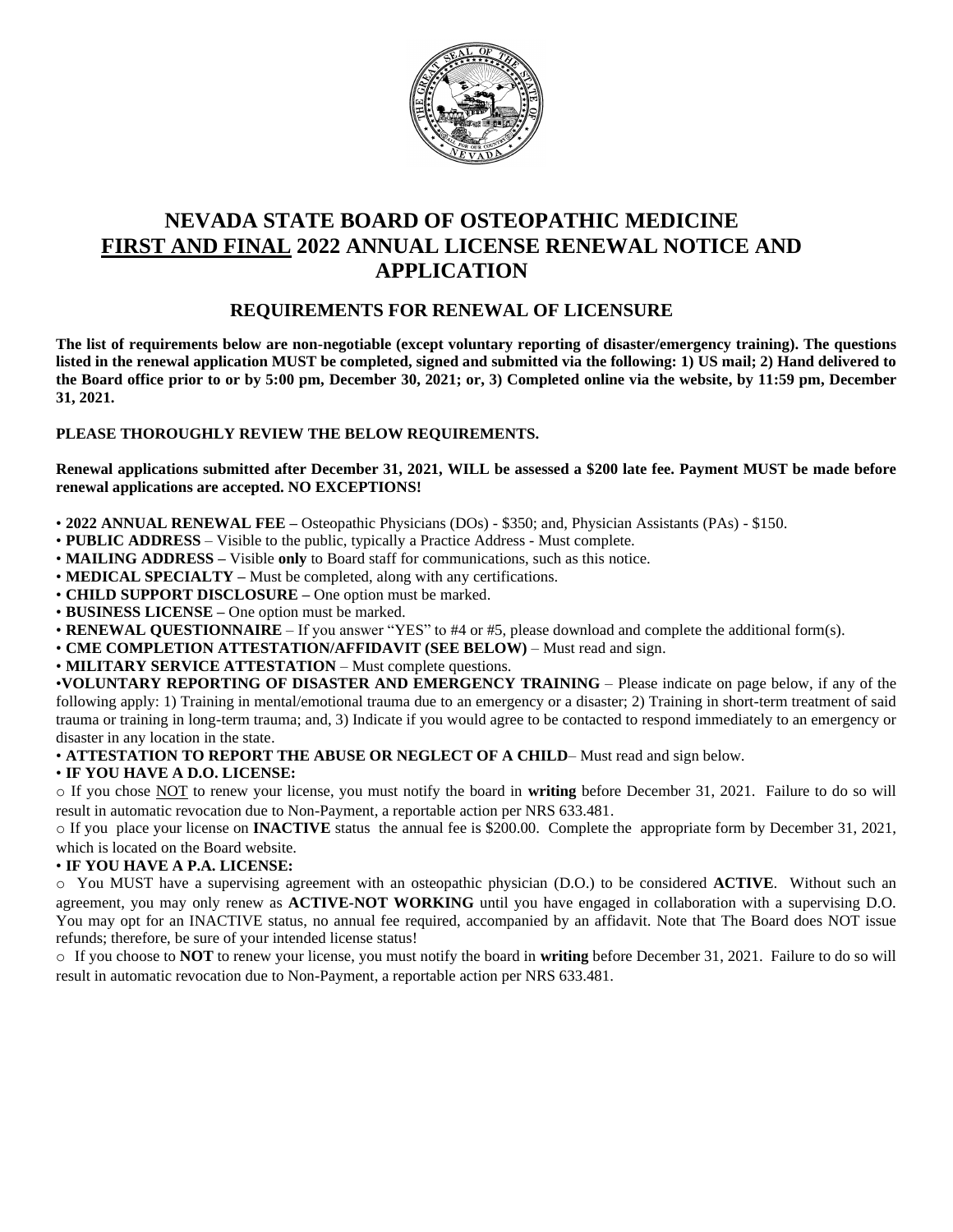#### **ADDRESS INFORMATION**

Public Address: Per NAC 633.260, the Board must have available to the public at least ONE public address from each licensee. Please complete the two address types, below. NOTE: The Public address will be made available to the public via the Board website; and, the Mailing address is ONLY available to the Board and will not be made public, unless requested.

#### **PUBLIC ADDRESS (typically a Practice Address)**

| <b>MAILING/HOME ADDRESS: (Not Public)</b> |                                                                                                                                                                                                                                        |  |
|-------------------------------------------|----------------------------------------------------------------------------------------------------------------------------------------------------------------------------------------------------------------------------------------|--|
|                                           | Mailing Address (must be either a home address or PO Box):<br><u>Les and the contract of the substantial of the substantial of the substantial of the substantial of the substantial of the substantial of the substantial of the </u> |  |
|                                           |                                                                                                                                                                                                                                        |  |
|                                           |                                                                                                                                                                                                                                        |  |
|                                           |                                                                                                                                                                                                                                        |  |
| <b>MEDICAL SPECIALTY</b>                  |                                                                                                                                                                                                                                        |  |
|                                           |                                                                                                                                                                                                                                        |  |
| <b>BOARD CERTIFICATIONS</b>               |                                                                                                                                                                                                                                        |  |
|                                           | Please list below and circle either AOA or ABMS accordingly.                                                                                                                                                                           |  |
|                                           |                                                                                                                                                                                                                                        |  |
|                                           |                                                                                                                                                                                                                                        |  |

### **CHILD SUPPORT DISCLOSURE (Required per NRS 633.326)**

I am not subject to a court order for the support of a child.

I am subject to a court order for the support of one or more children and am in compliance with the order or I am in compliance with plan approved by the district attorney or other public agency enforcing the order for the repayment of the amount owed pursuant to the order; OR

• \_\_\_\_**I am** subject to a court order for the support of one or more children and I am **not** in compliance with the order, or a plan approved by the District Attorney, or other public agency enforcing the order for the repayment of the amount owed per the order.

#### **ATTESTATION REGARDING THE REPORTING OF THE ABUSE OR NEGLECT OF A CHILD**

|      |     | I attest and affirm that I am aware of and understand the reporting requirements per NRS 432B.220for the abuse or neglect of a child. |
|------|-----|---------------------------------------------------------------------------------------------------------------------------------------|
| Yes: | No: |                                                                                                                                       |

#### **BUSINESS LICENSE (Required by SB21) MARK ALL THAT APPLY**

**I do NOT** have a Nevada business license number.

• \_\_\_\_**I do have** a Nevada business license **IN MY NAME ONLY,** assigned by the Nevada Secretary of State, and comply with NRS Chapter 76.

• **Nevada business license number**: \_\_\_\_\_\_\_\_\_\_\_\_\_\_\_\_\_\_\_\_\_\_\_

• \_\_\_\_**Business name: \_\_\_\_\_\_\_\_\_\_\_\_\_\_\_\_\_\_\_\_\_\_\_\_\_\_\_\_\_\_\_**

• TIN number:

#### **MILITARY SERVICE ATTESTATION**

| Active Military: $\Box$ Yes $\Box$ No |  | Spouse Active Military: $\Box$ Yes $\Box$ No                                        |  |
|---------------------------------------|--|-------------------------------------------------------------------------------------|--|
|                                       |  | Have you ever served in the Armed Forces of the United States? $\Box$ Yes $\Box$ No |  |

|  |  |  |  | Are you the surviving spouse of a veteran? $\Box$ Yes $\Box$ No |  |  |
|--|--|--|--|-----------------------------------------------------------------|--|--|

*Have you ever been assigned to duty for a minimum of 6 continuous years in the National Guard or a reserve component of the Armed Forces of the United States and separated from such service under conditions other than dishonorable?*  $\Box$  Yes  $\Box$  No *Have you ever served the Commissioned Corps of the United States Public Health Service or the Commissioned Corps of the National Oceanic and Atmospheric Administration of the United States in the capacity of a commissioned officer while on active duty* in defense of the United States and separated from such service under conditions other than dishonorable?  $\Box$  Yes  $\Box$  No

#### **VOLUNTARY REPORTING OF DISASTER AND EMERGENCY TRAINING**

**\_\_\_\_\_\_\_\_\_\_\_\_\_\_\_\_\_\_\_\_\_\_\_\_\_\_\_\_\_\_\_\_\_\_\_\_\_\_\_\_\_\_\_\_\_\_\_\_\_\_\_\_\_\_\_\_\_\_\_\_\_\_\_\_\_\_\_\_\_\_**

**Have you received training in mental/emotional trauma due to emergency or disaster; training in short-term treatment of said trauma or training in long-term trauma?**  $\Box$  **Yes**  $\Box$  **No If yes, please describe above training** 

Would you be willing to respond immediately to an emergency or disaster in any location in the state?  $\Box$  Yes  $\Box$  No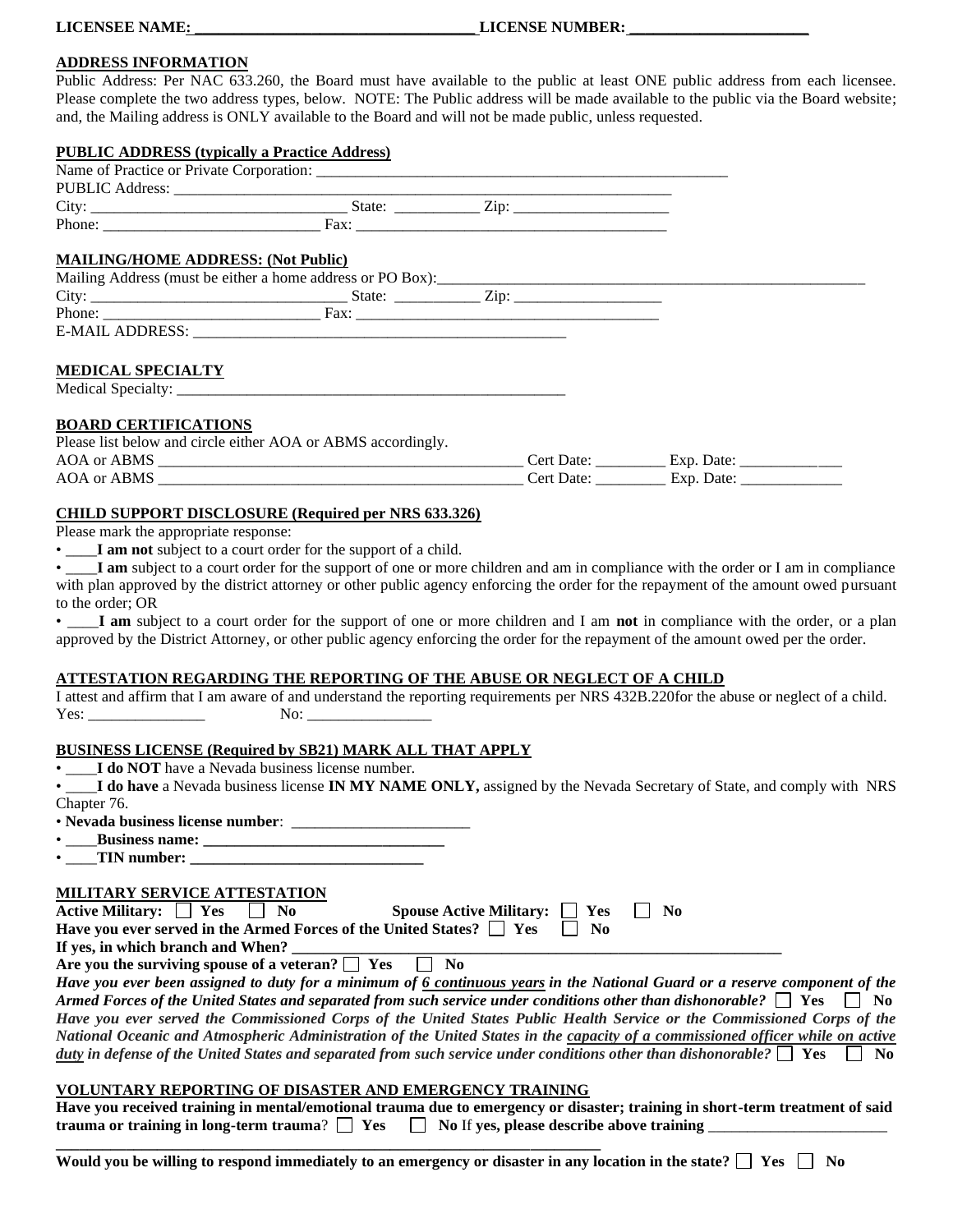### **QUESTIONS REQUIRED FOR RENEWAL**

**Please answer the following questions below: NOTE: ALL "YES" responses MUST be explained on a separate sheet of paper. However, responding YES for question #4 (regarding medical malpractice claims) and/or #5 (regarding Office Based Procedures) the appropriate form on the website must be downloaded and completed under the "Licensee Services" section at www.bom.nv.gov.**

## **(Mark "Y" for** *Yes* **and "N" for** *No***)**

1. \_\_\_\_\_\_Since your last renewal, have you been investigated for, charged with, convicted of, or plead guilty or *nolo contendere* to, any offense or violation of any federal, state or local law, including any foreign country, which is a misdemeanor, gross misdemeanor or felony? (This includes any violation from any federal, state or local law related to the manufacture, distribution, prescribing or dispensing of controlled substances.)

2. \_\_\_\_\_\_Since your last renewal, have you been investigated for, charged with, or convicted of any violation of a statute, rule or regulation governing the practice of medicine or convicted of unprofessional conduct, professional incompetence, gross or repeated malpractice, or any other violation or statute, rule or regulation governing the practice of medicine by any medical licensing board or other agency (including Federal), hospital or medical society?

3. \_\_\_\_\_\_Since your last renewal, have you surrendered your state or federal controlled substance registration or was it revoked or restricted?

4. \_\_\_\_\_\_Since your last renewal, did you have any claims, medical malpractice lawsuits, dismissals of claims or lawsuits, settlements, verdicts, judgments, or dispositions of a claim or lawsuit, involving professional liability (malpractice)? If YES, please complete the "MEDICAL MALPRACTICE FORM" for EACH claim, settlement, or judgment, listing the plaintiff, defendant, insurer, and disposition of each matter and provide in writing an explanation.

5. \_\_\_\_\_\_Do you perform ANY procedure or surgery in your office using conscious sedation, deep sedation, or general anesthesia? This includes ANY surgical procedures performed in-office or any surgical facility, EXCEPT the following: medical facility; surgical center for ambulatory patients; hospital; or, surgeries performed outside the State of Nevada. If YES, please complete the "OFFICE BASED PROCEDURE SURVEY" form.

6. \_\_\_\_\_\_ Since your last renewal, were you denied any of the following: license; permission to practice medicine or other healing art; permission to take an examination to practice medicine; or, any healing art in any state, country, or U.S. territory?

7. \_\_\_\_\_\_\_Since your last renewal, was your medical license revoked, suspended, or limited in any state, or U.S. territory?

8. \_\_\_\_\_\_\_Since your last renewal, have you voluntarily surrendered a license to practice in the healing arts in any state, country or U.S. territory?

9. Since your last renewal, were you denied hospital privileges, suspended, limited, revoked or non-renewed; or, have you resigned from a medical staff in lieu of disciplinary or administrative action? (This does not include suspensions or restrictions for failure to complete medical records).

10. Since your last renewal, or in the past year, do you have a condition including mental or physical illness or substance use disorder that impairs your judgment/otherwise adversely affects your ability to practice medicine in a competent, ethical and professional manner?

11. If "Yes" how are you managing the impairment? (respond below or on separate sheet)